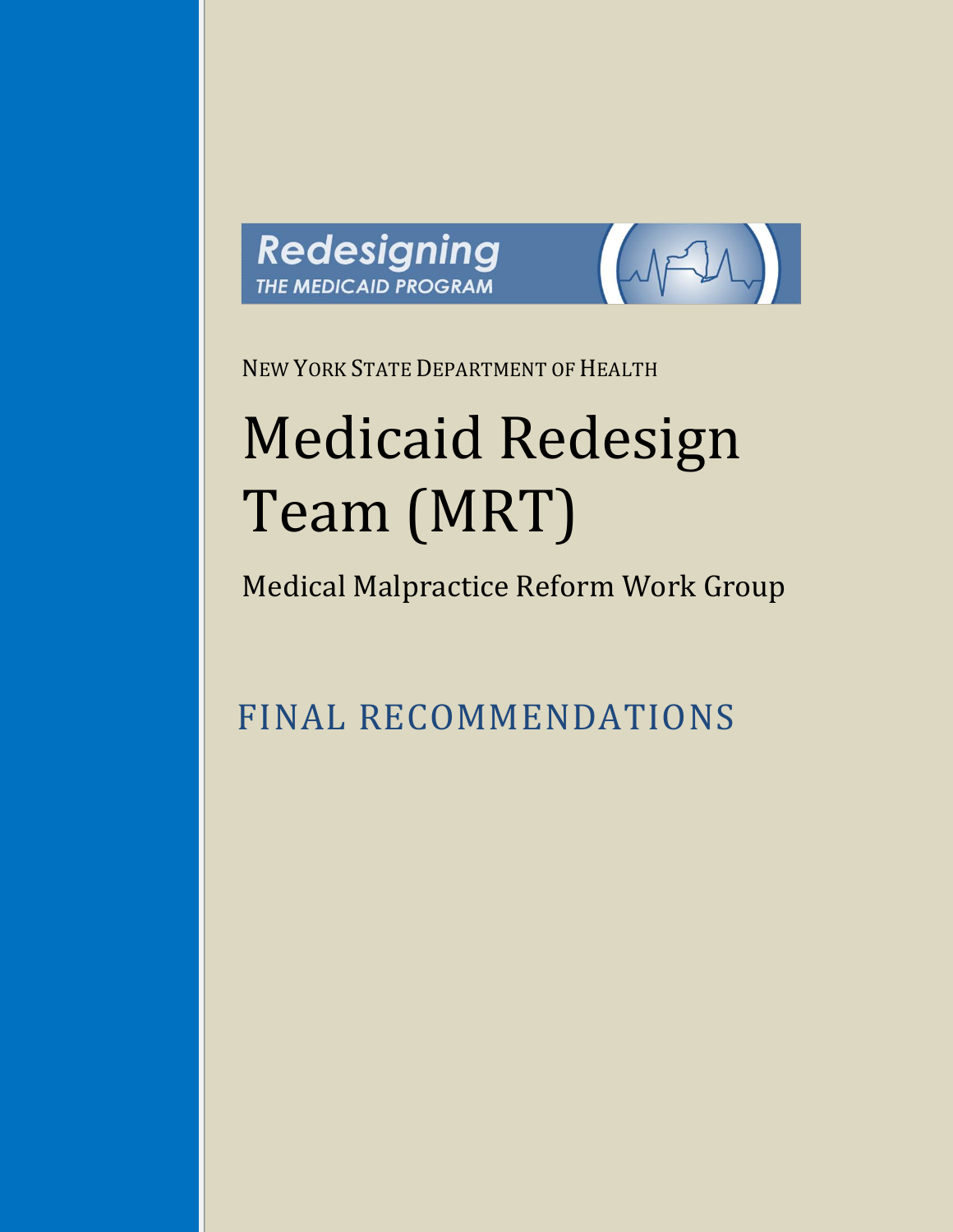

# **Medicaid Redesign Team Medical Malpractice Work Group Final Recommendations**

## **Work Group Charge:**

To review the cost of malpractice coverage, including the identification of significant cost drivers of coverage, review the available data (insurance and other relevant data), and develop recommendations on reducing the cost.

## **Work Group Membership:**

Joseph W. Belluck, Co-chair Kenneth E. Raske, Co-chair Edward J. Amsler John Bonina, Jr. Arthur Fougner Matthew Gaier Joel Glass Lee Goldman Fred Hyde Hon. Douglas E. McKeon Christopher Meyer Nicholas Papain

#### **Meeting Dates and Focus:**

October 17, 2011-The costs of adverse events and medical malpractice and the impact of these costs on providers, the State's Medicaid program, and the delivery of health care in general in New York State.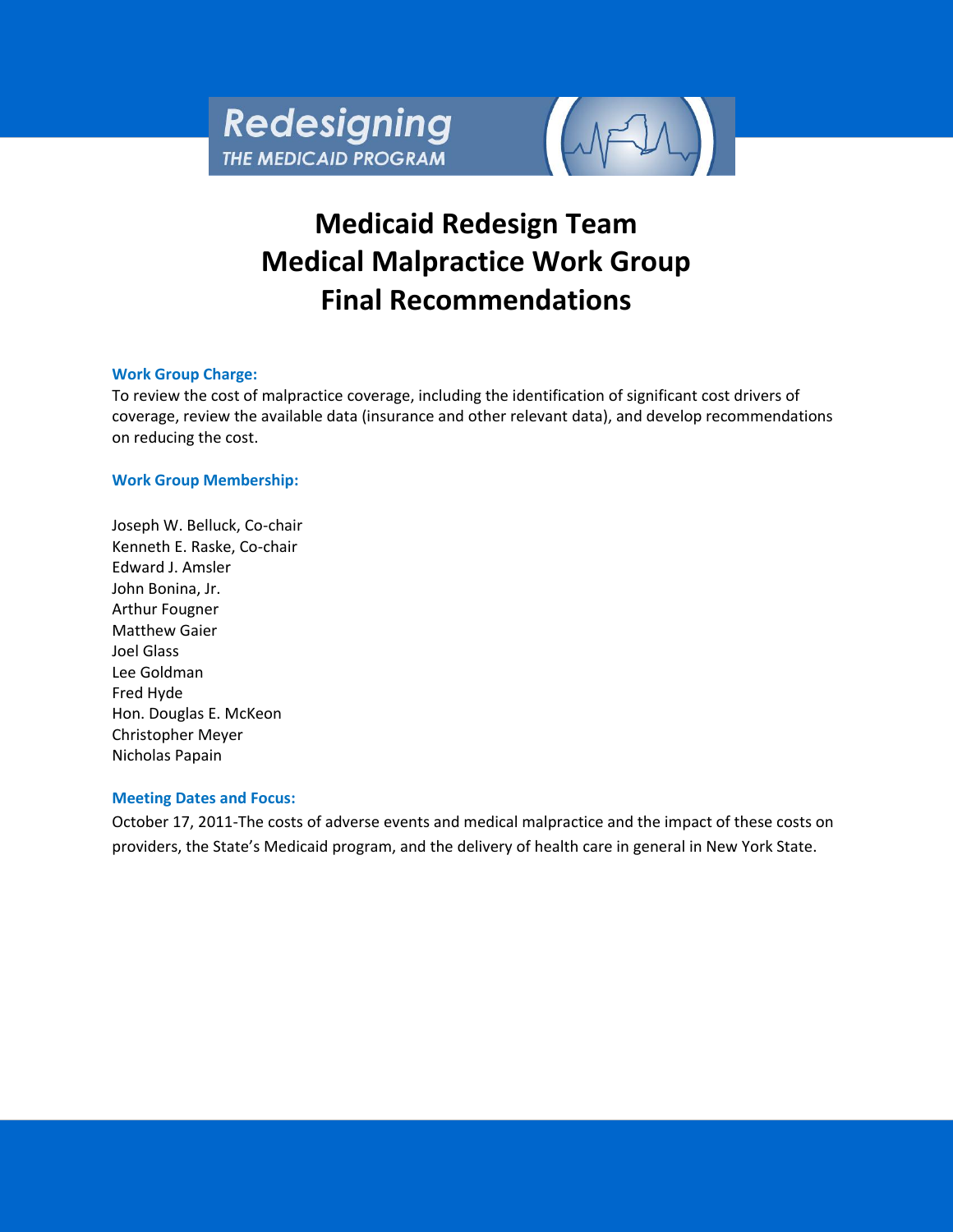# Redesigning THE MEDICAID PROGRAM



# **Brief Summary of Discussions: Presentations were made on the following subjects, with a question and answer/discussion period following each presentation:**

- o 2011 Medical Practice Initiatives –The New York State Medical Indemnity Fund and the Agency for Healthcare Research & Quality Grant to the Unified Court System
- o Cost of medical malpractice insurance in New York Stat
- o The impact of Medical Malpractice Costs on Providers, the State Medicaid Program, and the Delivery of Health Care
- o The impact of Adverse Outcomes on Provider Malpractice Cost
- o Practices Being Undertaken to Reduce the Number of Adverse Events, the Success of such Practices; and the Impact of these Practices on Malpractice Coverage Expenses
- o The Non-economic Impact of Medical Malpractice Claims on Providers.

# **Outside Experts Consulted with:**

- o Geoff Taylor, Senior Vice President for Corporate communications and Public Policy, Excellus BlueCross;
- o Donald Faber, Vice President and Assistant Secretary, Medical Liability Mutual Insurance Company;
- o Susan Waltman, Executive Vice President and General Counsel, Greater New York Hospital Association;
- o Michelle Mello, Professor of Law and Public Health, Harvard School of Public Health;
- o Arthur Levin, Director, Center for Medical Consumers;
- o Lorraine Ryan, Senior Vice President, Legal, Regulatory and Professional Affairs, Greater New York Hospital Association;
- o Arthur Kleinman, President of the New York State Plastic Surgeons Society and Treasurer of the Medical Society of the State of New York.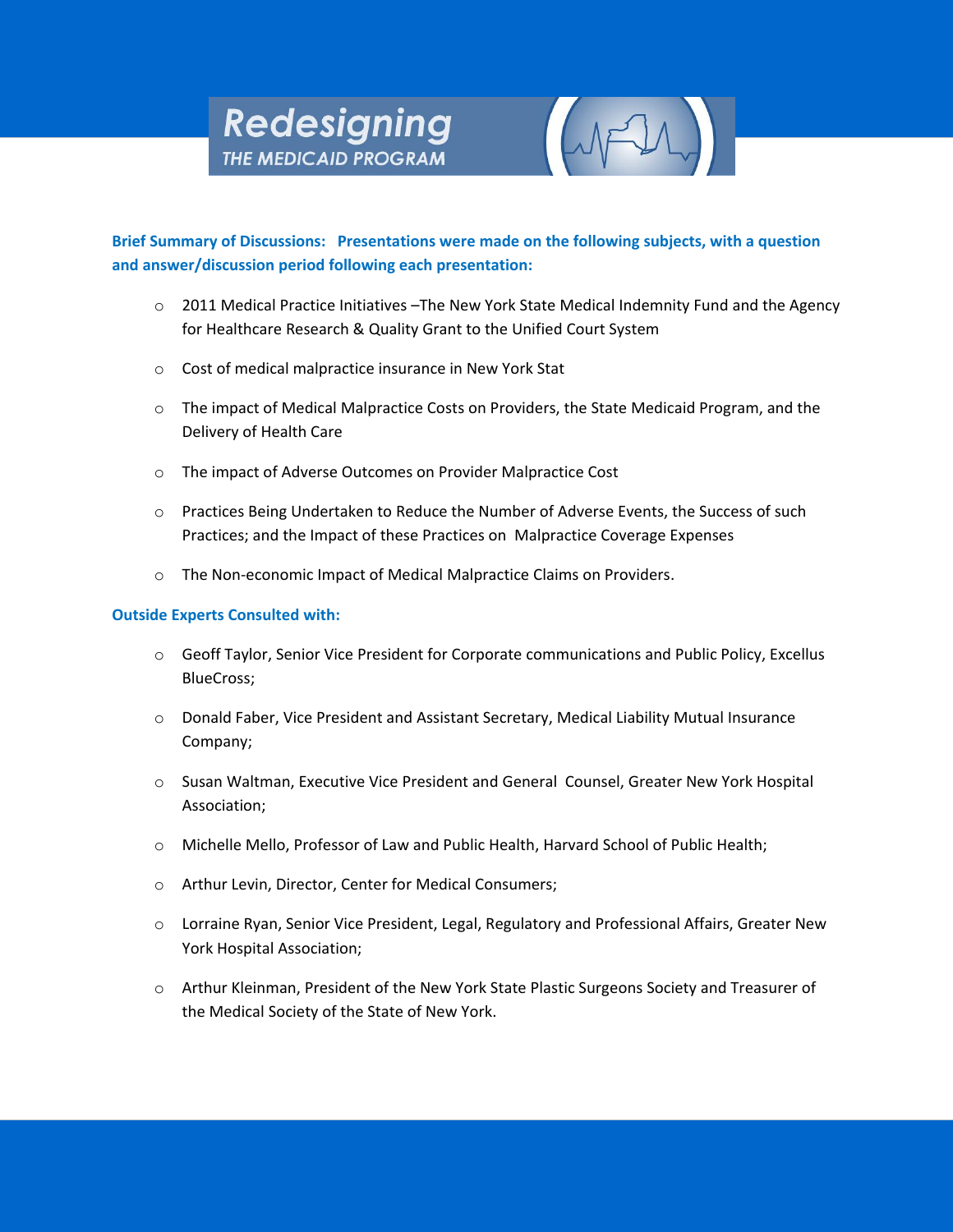# Redesigning **THE MEDICAID PROGRAM**



**Meeting Date and Focus: October 27, 2011-** The Effectiveness of the Tort System in Resolving Medical Malpractice Claims and Promoting Patient Safety

# **Brief Summary of Discussions:**

Presentations were made on the following subjects, with a question and answer/discussion period following each presentation:

- o Effectiveness of the Tort System in Resolving Medical Malpractice Claims and Promoting Patient Safety
- o Analysis of Key Medical Malpractice Insurance Issues in New York State
- o The Tort System's Cost to New York City and Recommendations for Medical Malpractice Reform;
- o The Patient Safety Role of the Tort System; A judicial Perspective on the Tort System for Resolving Medical Malpractice Claims;
- o The Positives and Negatives of the Tort System for Resolving Medical Malpractice Claims.
- o Medical Malpractice Insurance Rates; PRI's Actuarial Approach to Claims;
- o Analysis of the Impact of California's Insurance Regulatory Law;
- o CIRCO's Experience in Using Closed Claims as a Tool in Implementing Patient Safety Measures.

# **Outside Experts Consulted with:**

- o J. Robert Hunter, Director of Insurance, Consumer Federation of America; Former Federal Insurance Administrator; Former Commissioner of Insurance for the State of Texas; actuary
- o Michael Cardozo, Corporation Counsel for the City of New York
- o Nicholas Papain, Partner, Sullivan, Papain, Block; McGrath & Cannavo, PC
- o Hon. Anne Pfau, Coordinating Judge of the New York State Medical Malpractice Program and former Chief Administrative Judge for New York State
- o Hon. Eileen Bransten, Justice, Supreme Court, Civil Branch
- o Brian J. Noonan, Vice President, Claims & Litigation, Management New York-Presbyterian Hospital
- o Gregory V. Serio, Consultant to PRI and former New York State Insurance Superintendent, Physicians' Reciprocal Insurance
- o Harvey Rosenfield, Founder, Consumer Watchdog; Author of Prop. 103, California's 1988 Insurance Regulatory Reform Law
- o Robert Hanscom, Senior VP CIRCO Strategies, (Insurer for Harvard Medical System)